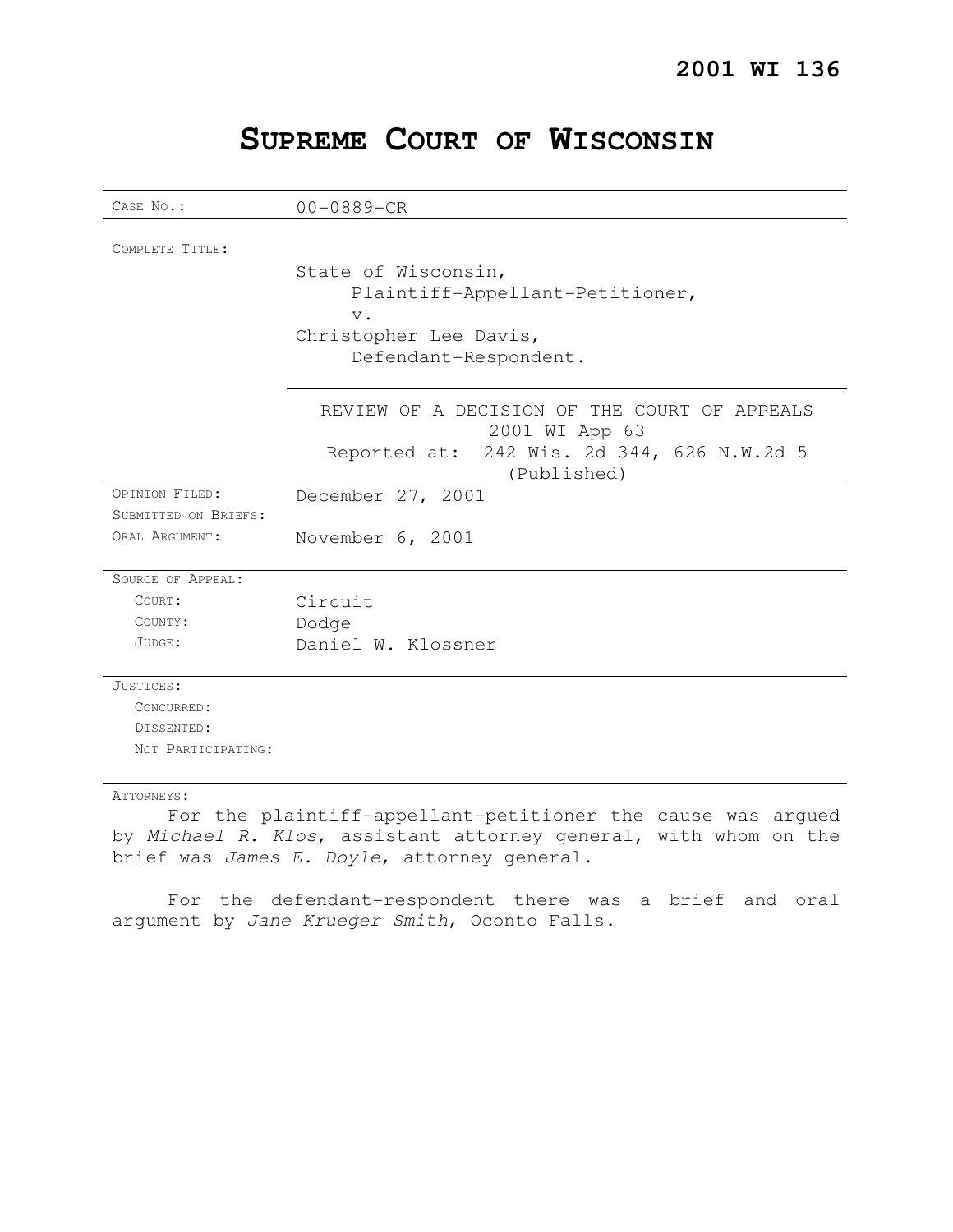## **2001 WI 136**

NOTICE

**This opinion is subject to further editing and modification. The final version will appear in the bound volume of the official reports.** 

No. 00-0889-CR (L.C. No. 99 CF 71)

STATE OF WISCONSIN  $\cdot$  : IN SUPREME COURT

**State of Wisconsin,** 

 **Plaintiff-Appellant-Petitioner,** 

 **v.** 

**Christopher Lee Davis,** 

 **Defendant-Respondent.** 

**FILED** 

DEC 27, 2001

Cornelia G. Clark Clerk of Supreme Court

REVIEW of a decision of the Court of Appeals. Reversed and cause remanded.

¶1 SHIRLEY S. ABRAHAMSON, CHIEF JUSTICE. This is a review of a published decision of the court of appeals, State v. Davis, 2001 WI App 63, 242 Wis. 2d 344, 626 N.W.2d 5, affirming an order of the Circuit Court for Dodge County, Daniel W. Klossner, Circuit Court Judge. The circuit court granted defendant Christopher Lee Davis's motion to dismiss the criminal case against him with prejudice because the State failed to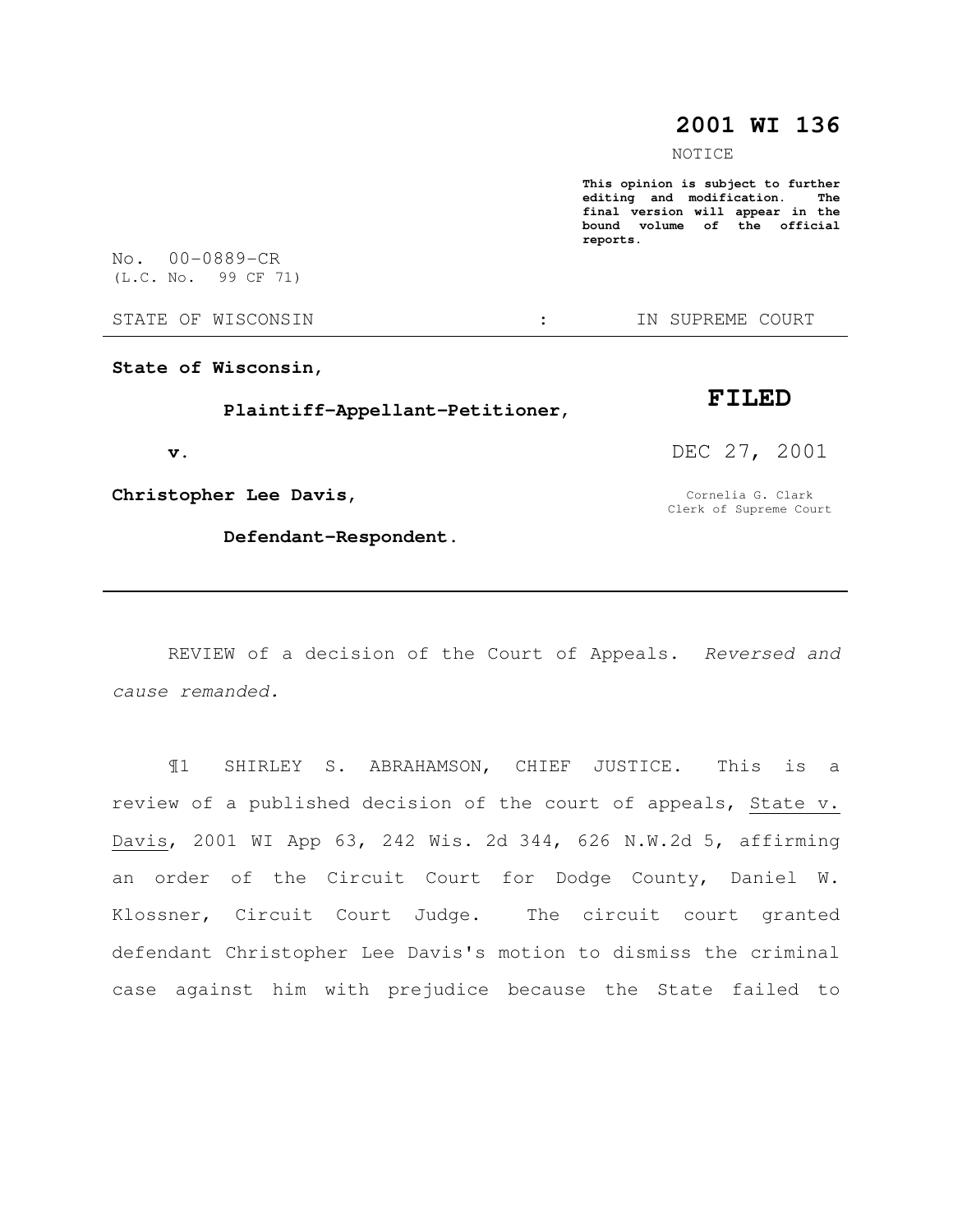bring the case on for trial within the 120-day time period set forth in Wis. Stat.  $\sqrt{971.11(2)}$  (1999-2000).<sup>1</sup>

¶2 The court of appeals affirmed the circuit court's order, holding that the legislature intended that a circuit court have the discretion to dismiss a criminal case with or without prejudice when the State fails to bring the criminal case on for trial within the 120-day time period set forth in Wis. Stat. § 971.11(2).

¶3 Two questions of law are presented in this case. First, does Wis. Stat. § 971.11(7) grant a circuit court the discretion to dismiss a criminal case with or without prejudice when the State fails to bring the criminal case on for trial within the 120-day time period set forth in § 971.11(2)?<sup>2</sup> Second, if § 971.11(7) does grant a circuit court the discretion to dismiss a criminal case with or without prejudice when the State fails to bring the criminal case on for trial within the 120-day time period set forth in § 971.11(2), did the circuit court in the present case properly exercise its discretion in dismissing the criminal case against the defendant with prejudice?

¶4 This court decides both these questions of law independent of the circuit court and court of appeals, but benefiting from their analyses.

 $\overline{a}$ 

 $1$  All subsequent references to the Wisconsin Statutes are to the 1999-2000 version unless otherwise indicated.

 $2$  This case does not involve any constitutional issues and the dismissal is prior to the attachment of jeopardy.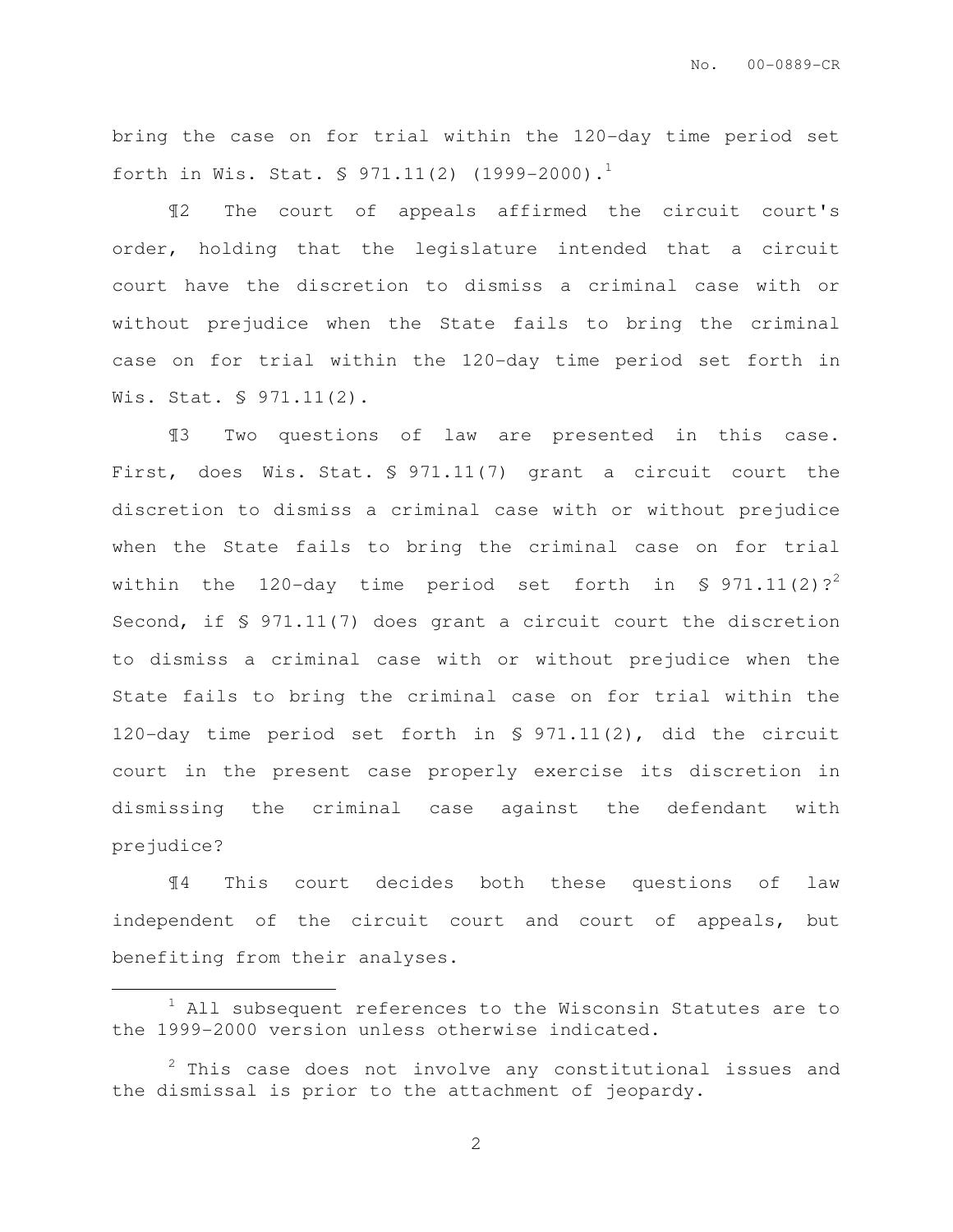¶5 We agree with the court of appeals that when a criminal case is not brought on for trial within the 120-day time period set forth in Wis. Stat. § 971.11(2), a circuit court has the discretion under § 971.11(7) to dismiss the criminal case with or without prejudice. We further conclude that the circuit court failed to properly exercise its discretion in the present case, and we remand the cause to the circuit court to exercise its discretion in determining whether the dismissal should be with or without prejudice.

I

¶6 The facts in the present case are undisputed. On March 16, 1999, a criminal complaint was filed in Dodge County Circuit Court alleging that Christopher Lee Davis, the defendant and an inmate at the Fox Lake Correctional Institution, was involved in a conspiracy to deliver marijuana at the correctional institution. Pursuant to Wis. Stat. § 971.11, commonly referred to as the Intrastate Detainer Act,  $3$  the defendant himself, not represented by counsel, requested a "prompt disposition" of his case. The defendant's request triggered the 120-day time period during which the State was to bring the criminal case against the defendant on for trial.

 $\overline{a}$ 

<sup>&</sup>lt;sup>3</sup> This statute has also been referred to as Wisconsin's Disposition of Intrastate Detainer Act under a previous codification. State v. Fogle, 25 Wis. 2d 257, 260, 130 N.W.2d 871 (1964).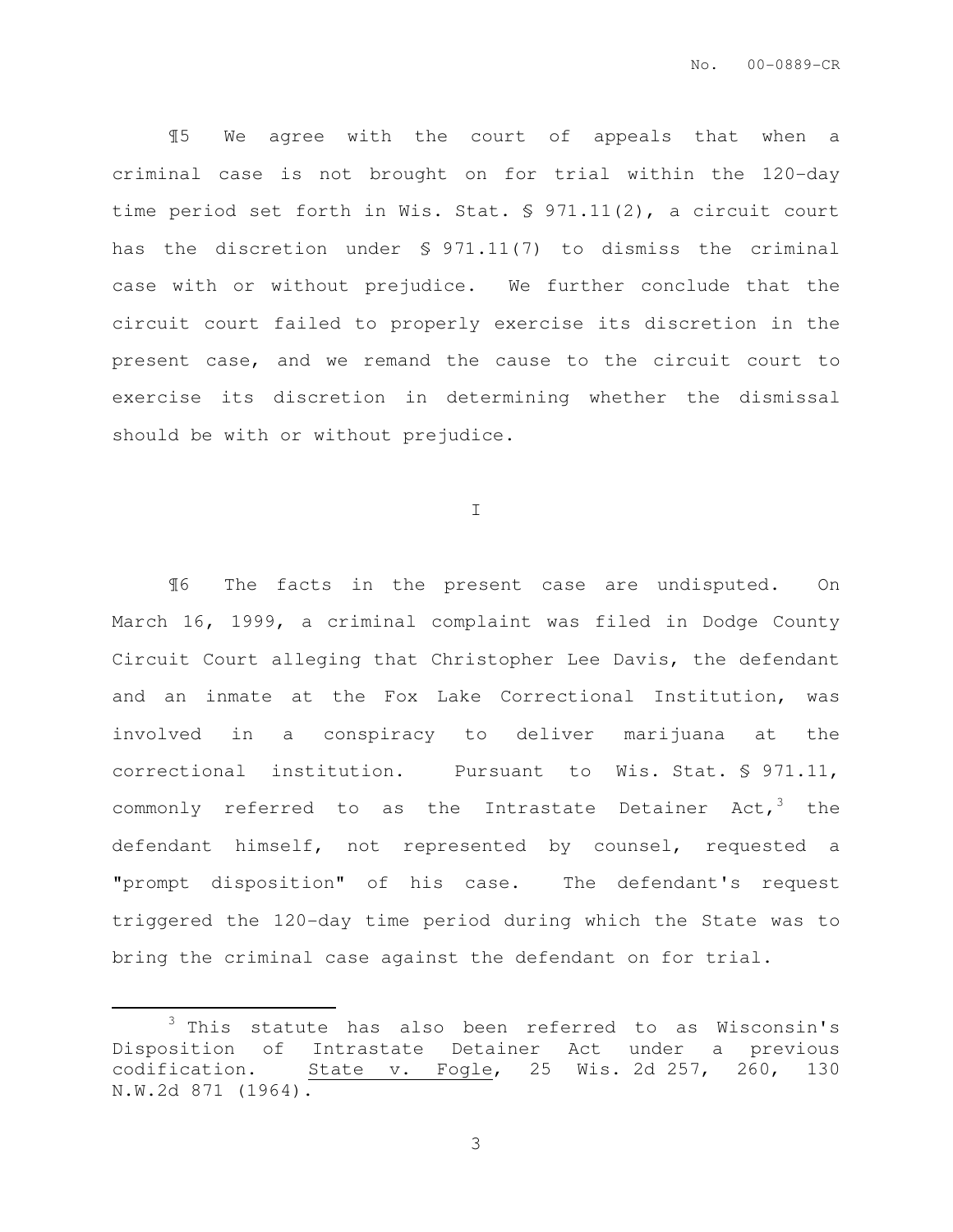¶7 The district attorney's office received the defendant's request on March 23, 1999. Defense counsel was appointed for the defendant on April 22, 1999, and the defendant was represented throughout the proceedings. A preliminary hearing was scheduled for May 5, 1999, but the defendant waived his right to the hearing on a form executed that day. The defendant was arraigned on May 26, 1999, at which time the circuit court scheduled the case for a status conference to be held on July 19, 1999. Following the status conference the circuit court entered orders on July 22, 1999, after the statutory 120-day period to bring the case on for trial had expired, scheduling a motion hearing on August 3, 1999, and a trial on November 16, 1999.

¶8 The State and the defense counsel filed a joint request for a continuance on July 28, 1999, so the motion hearing was rescheduled for October 18, 1999. The parties then filed a "Stipulation & Recommendation" on September 9, 1999, in which the defendant agreed to plead guilty to one count of conspiracy to deliver marijuana. In exchange for a sentence recommendation of two years, the defendant agreed to testify truthfully in any proceeding involving the delivery of drugs at Fox Lake Correctional Institution. The defendant executed a plea questionnaire and waiver of rights form on October 7, 1999, and the circuit court scheduled a plea and sentencing hearing for January 7, 2000.

¶9 However, in a letter to the circuit court dated January 3, 2000, defense counsel notified the circuit court that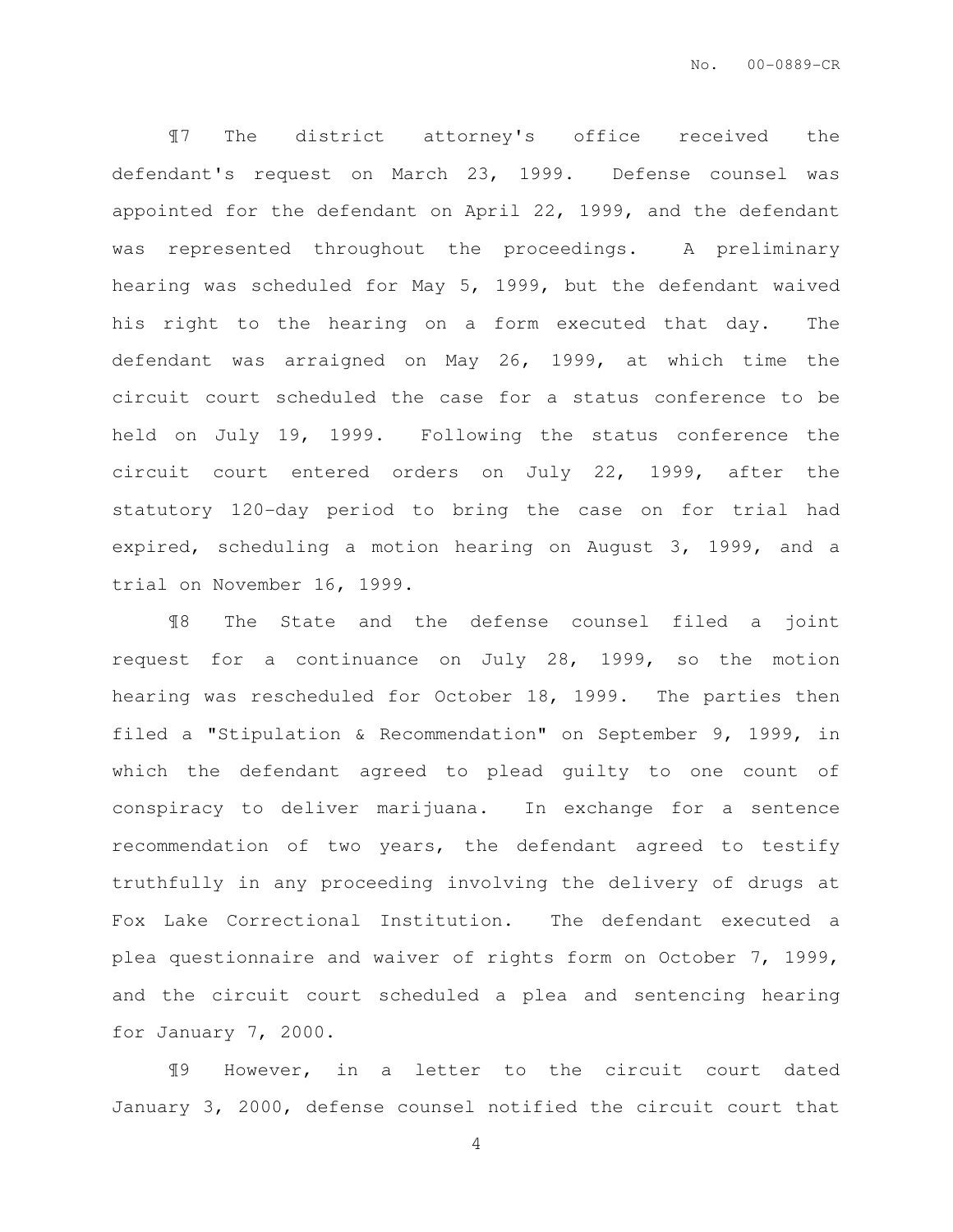it had come to counsel's attention that the defendant had requested a prompt disposition of the criminal case against him pursuant to Wis. Stat. § 971.11 and that the district attorney's office had received this request on March 23, 1999. Defense counsel's letter explained that the request for prompt disposition was not on file with the clerk of courts<sup>4</sup> and that defense counsel had not received a copy from the district attorney. Defense counsel's letter then asked the circuit court to dismiss the criminal case with prejudice on the ground that the State failed to bring the case on for trial within the 120 day time period set forth in § 971.11(2). One hundred twenty days from March 23, 1999, the date on which the district attorney's office had received the defendant's request for prompt disposition of the case, had elapsed on July 21, 1999.

¶10 On February 14, 2000, the circuit court held a hearing on the defendant's motion to dismiss the case. The circuit court dismissed the case with prejudice, reasoning in part that a dismissal without prejudice would not provide any meaningful remedy to the defendant. The court of appeals affirmed the circuit court's dismissal order, concluding that the circuit court had the discretion to dismiss the criminal case with or without prejudice under Wis. Stat. § 971.11(7). The court of appeals also ruled that the circuit court properly exercised its discretion in the present case.

 $\overline{a}$ 

<sup>&</sup>lt;sup>4</sup> According to the stamp of the Dodge County Clerk of Courts, the request for prompt disposition was filed on April 12, 1999.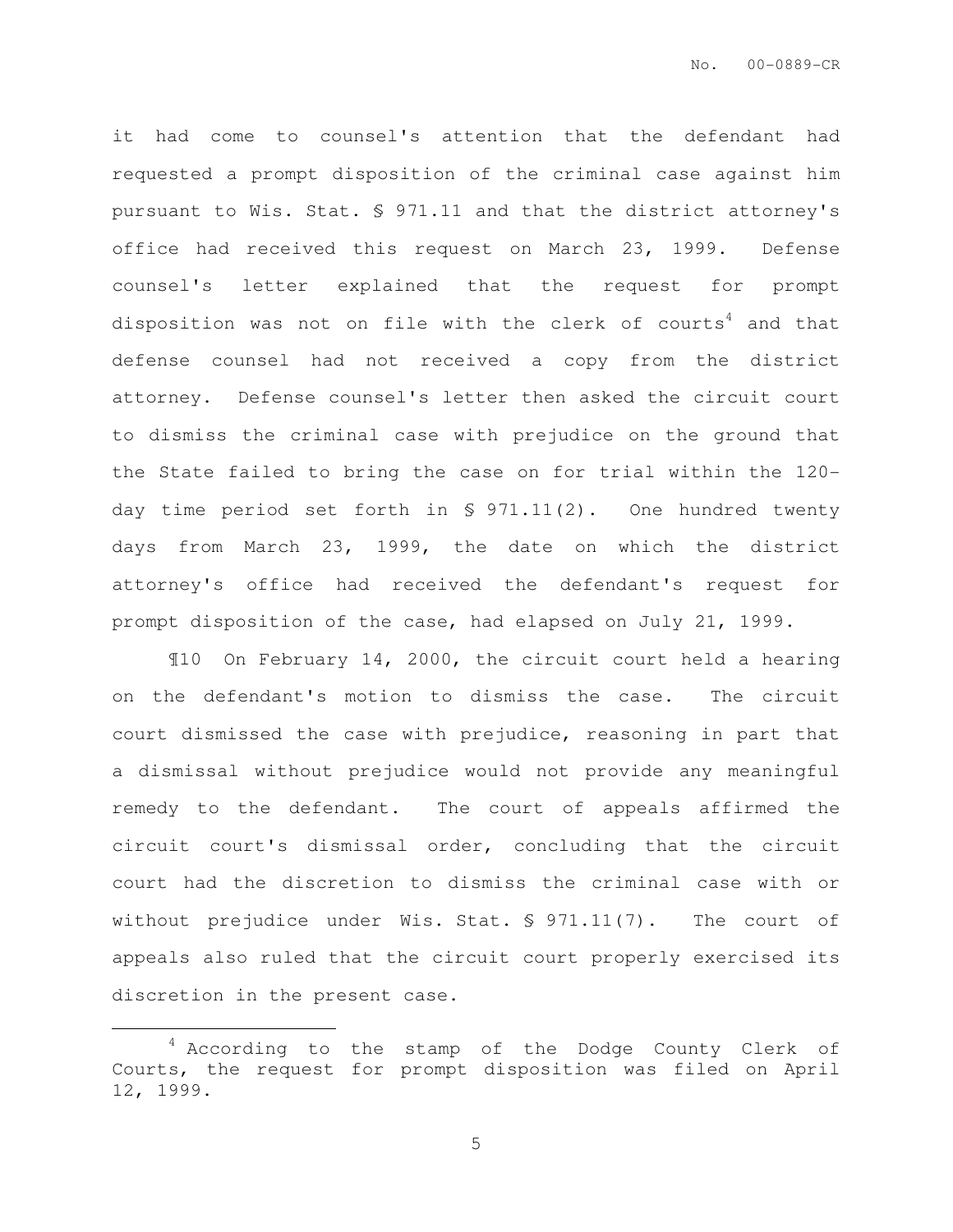II

¶11 We first consider what kind of dismissal of a criminal case is authorized under Wis. Stat. § 971.11: dismissal with prejudice or dismissal without prejudice? Section 971.11(2) provides that a district attorney shall bring a criminal case on for trial within 120 days after receipt of an accused's request for a prompt disposition of the criminal case "subject to s. 971.10." Section 971.11(7) provides that if a criminal case is not brought on for trial within the 120-day time period set forth in § 971.11(2), "the case shall be dismissed." Section 971.11(1), (2), and (7) states in relevant part as follows:

(1) Whenever the warden or superintendent receives notice of an untried criminal case pending in this state against an inmate of a state prison, the warden or superintendent shall, at the request of the inmate, send by certified mail a written request to the district attorney for prompt disposition of the case. The request shall state the sentence then being served, the date of parole eligibility, if applicable, or the date of release to extended supervision, the approximate discharge or conditional release date, and prior decision relating to parole. If there has been no preliminary examination on the pending case, the request shall state whether the inmate waives such examination, and, if so, shall be accompanied by a written waiver signed by the inmate.

(2) If the crime charged is a felony, the district attorney shall either move to dismiss the pending case or arrange a date for preliminary examination as soon as convenient and notify the warden or superintendent of the prison thereof, unless such examination has already been held or has been waived. After the preliminary examination or upon waiver thereof, the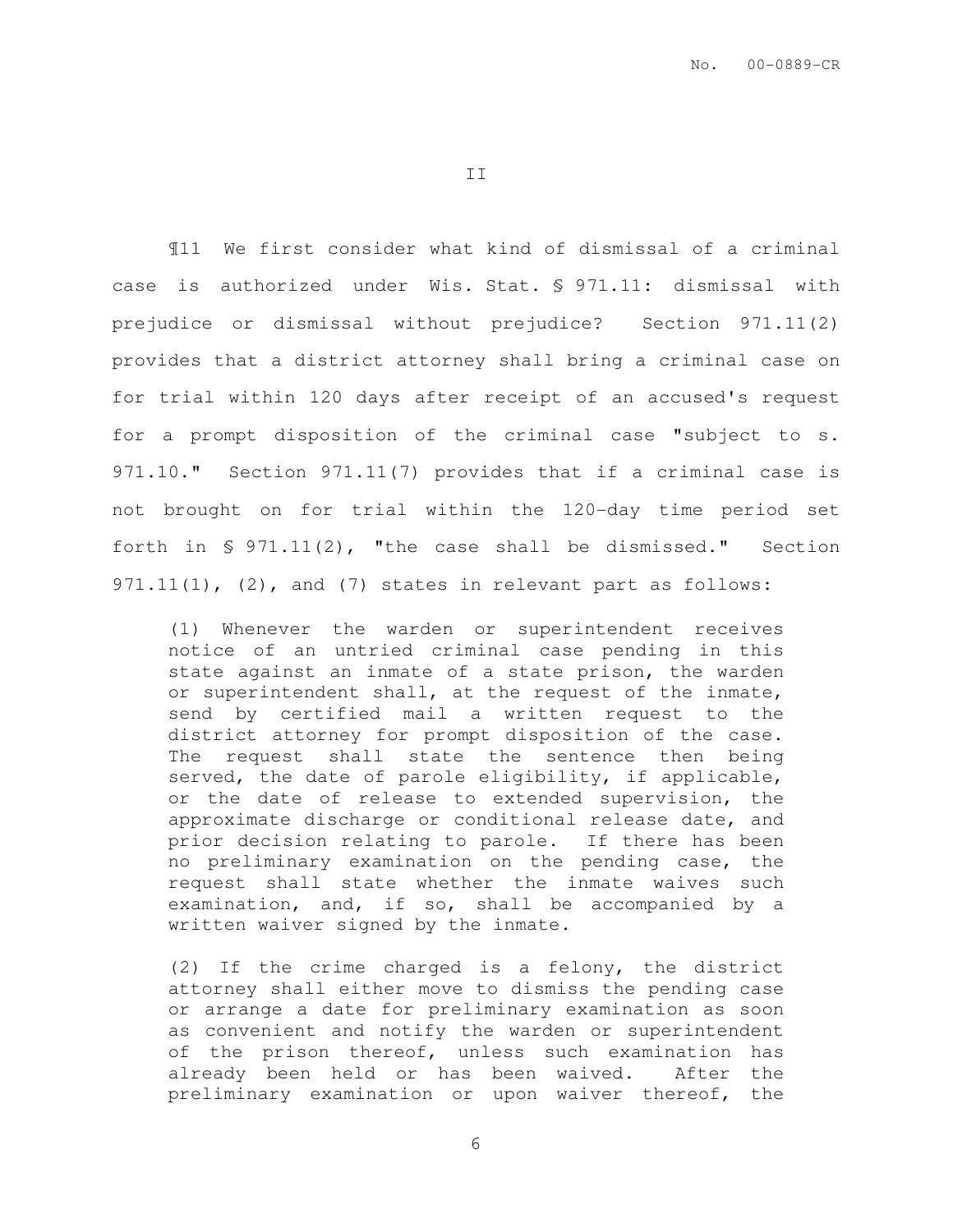district attorney shall file an information, unless it has already been filed, and mail a copy thereof to the warden or superintendent for service on the inmate. The district attorney shall bring the case on for trial within 120 days after receipt of the request subject to s. 971.10.

. . . . [http://folio.legis.state](http://folio.legis.state.wi.us/cgi-bin/om_isapi.dll?clientID=82768&infobase=stats.nfo&jump=971.10&softpage=Document).wi.us/cgibin/om\_isapi.dll?clientID=82768&infobase=stats.nfo&jump=971.10&softpage= Document - JUMPDEST\_971.10

(7) If the district attorney moves to dismiss any pending case or if it is not brought on for trial within the time specified in sub. (2) or (3) http://folio.legis.state.wi.us/cgi-

bin/om\_isapi.dll?clientID=82768&infobase=stats.nfo&jump=971.11%282%29&s oftpage=Document - JUMPDEST\_971.11(2)[h](http://folio.legis.state.wi.us/cgi-bin/om_isapi.dll?clientID=82768&infobase=stats.nfo&jump=971.11%283%29&softpage=Document)ttp://folio.legis.state.wi.us/cgibin/om\_isapi.dll?clientID=82768&infobase=stats.nfo&jump=971.11%283%29&s oftpage=Document - JUMPDEST\_971.11(3)the case shall be dismissed unless the defendant has escaped or otherwise prevented the trial, in which case the request for disposition of the case shall be deemed withdrawn and of no further legal effect. Nothing in this section prevents a trial after the period specified in [h](http://folio.legis.state.wi.us/cgi-bin/om_isapi.dll?clientID=82768&infobase=stats.nfo&jump=971.11%282%29&softpage=Document)ttp://folio.legis.state.wi.us/cgibin/om\_isapi.dll?clientID=82768&infobase=stats.nfo&jump=971.11%282%29&s oftpage=Document - JUMPDEST\_971.11(2) sub. (2) or (3) if a trial commenced within such period terminates in a mistrial or a new trial is granted. (Emphasis added.)

¶12 The text of Wis. Stat. § 971.11(7) is inconclusive about the legislature's intent regarding dismissal of a criminal case with or without prejudice. The language in § 971.11(7) that "the case shall be dismissed" is silent on the issue of dismissal with or without prejudice when the State fails to bring the criminal case on for trial within the 120-day time period set forth in § 971.11(2). Although the legislature was aware of this issue, it failed to provide direction. As the court of appeals explains, the legislature had the opportunity to make its intent perfectly clear but apparently declined to do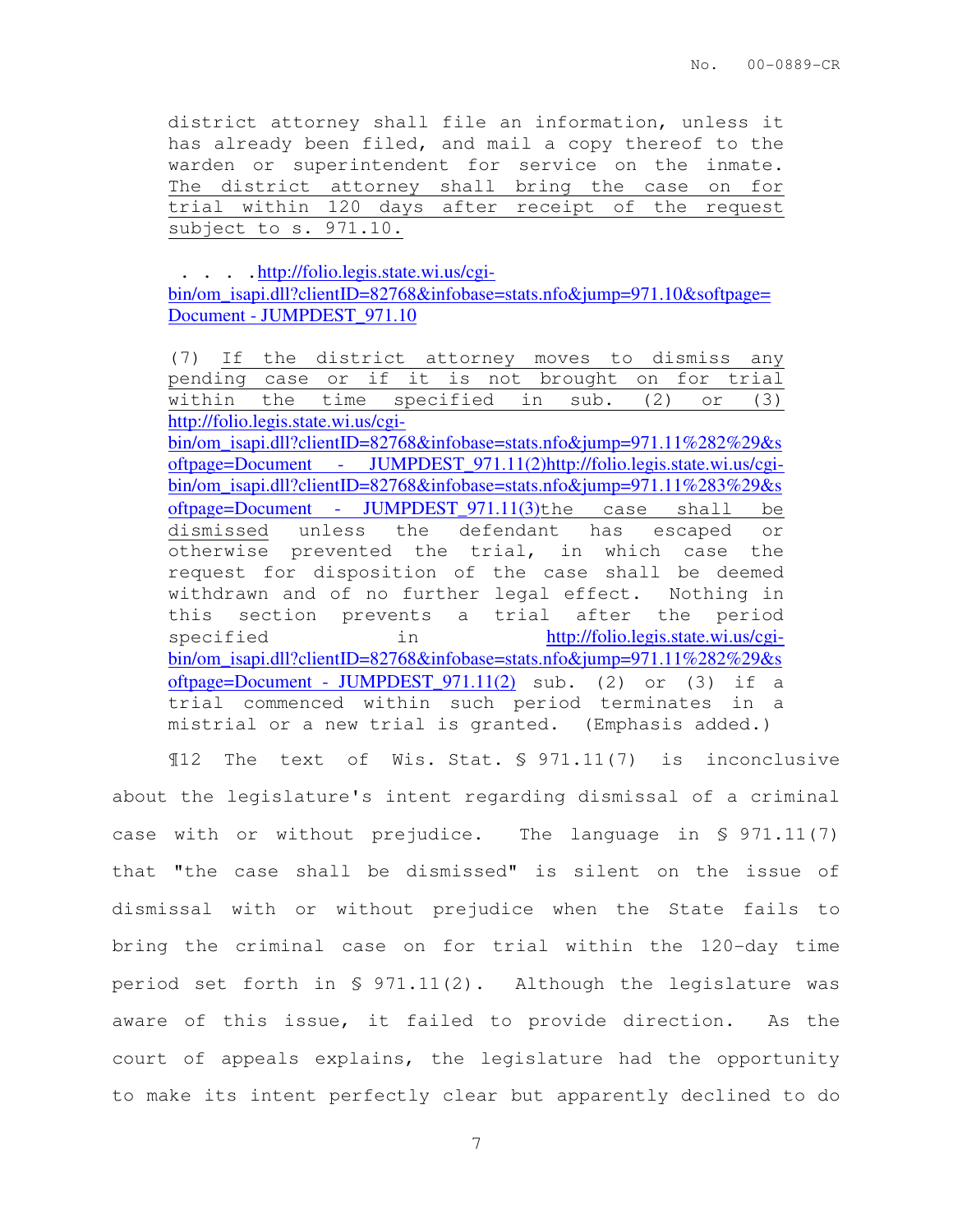so.<sup>5</sup> In the absence of explicit direction in the text of the statute or legislative history, we must nevertheless determine whether the legislature intended a circuit court to dismiss the criminal case under § 971.11(7) with or without prejudice.

¶13 The aim of statutory interpretation is to discern the intent of the legislature. The court must ascertain the legislature's intent from the language of the statute in relation to its context, scope, history, and objective intended to be accomplished. $6\,$  A cardinal rule in interpreting statutes is to favor an interpretation that will fulfill the purpose of the statute over an interpretation that defeats the manifest objective of the  $act.^7$ 

¶14 We agree with the court of appeals that "the legislature has left the matter up to the courts to exercise its [sic] discretion to dismiss with prejudice in a proper case lest the statute have no meaning at all."<sup>8</sup> This interpretation of Wis. Stat. § 971.11(7) granting a circuit court the discretion to dismiss a criminal case with or without prejudice best serves the legislative purposes: First, this interpretation comports with the legislature's goal to prevent "the potential injustices

<sup>6</sup> Dixon v. Dixon, 107 Wis. 2d 492, 498-99, 319 N.W.2d 846 (1982).

 $^7$  Dixon, 107 Wis. 2d at 498-99.

 $\overline{a}$ 

 $8$  Davis, 2001 WI App 63 at  $15$ .

 $5$  State v. Davis, 2001 WI App 63, 1111 and 12, 242 Wis. 2d 344, 626 N.W.2d 5.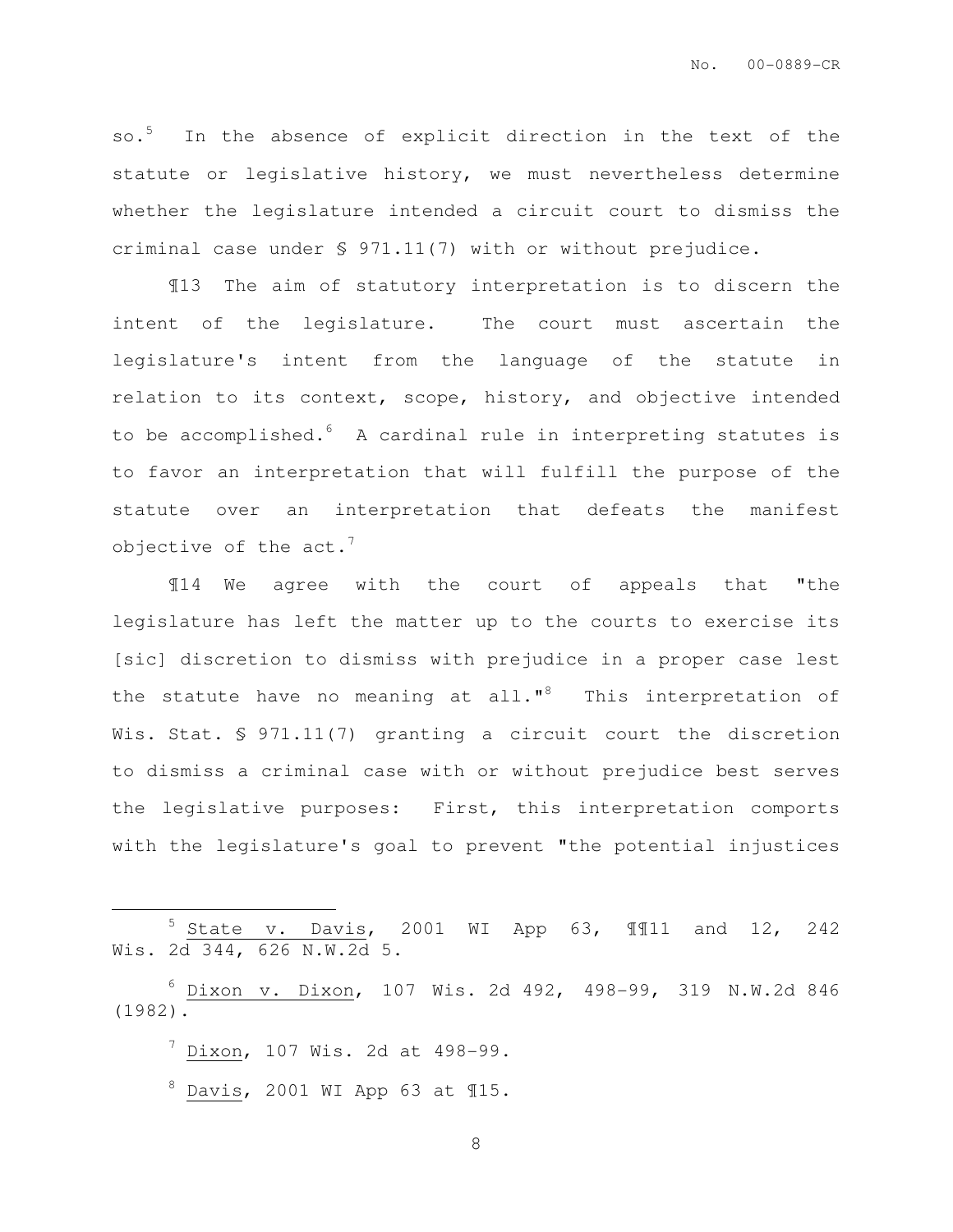resulting from the practice of filing detainers."<sup>9</sup> Second, it comports with the legislature's objective to give an inmate "a greater degree of knowledge about his [or her] future [so that he or she] could begin more constructive planning and co-operate on a treatment program with the knowledge his [or her] efforts would not be minimized by the threat of unsatisfied charges. $"$ <sup>10</sup> Third, it comports with the "legislative intent to provide the operation of a speedier disposition for inmates than for others charged with crimes. $1^{11}$  Fourth, it comports with the legislative purpose to prevent the State from repeatedly dismissing and refiling a criminal case after a dismissal without prejudice, rendering the 120-day time period set forth in § 971.11(2) a nullity. "The proper control of continued refiling of charges by the State is the authority of the courts to dismiss with prejudice. $1^{12}$  We further agree with the court of appeals that to interpret § 971.11(7) as requiring dismissal of a criminal case only without prejudice would deprive an inmate of prompt disposition of the case, which is the very purpose of § 971.11.

 $12$  Davis, 2001 WI App 63 at  $115$ .

 $\overline{a}$ 

 $9$  State ex rel. Fredenberg v. Byrne, 20 Wis. 2d 504, 511, 123 N.W.2d 305 (1963).

<sup>10</sup> Davis, 2001 WI App 63 at ¶14 (quoting letter from Director of Public Welfare to the members of the State Board of Public Welfare recommending prompt passage of the Intrastate Detainer Act).

 $11$  State v. Adams, 207 Wis. 2d 568, 575, 558 N.W.2d 923 (Ct. App. 1996).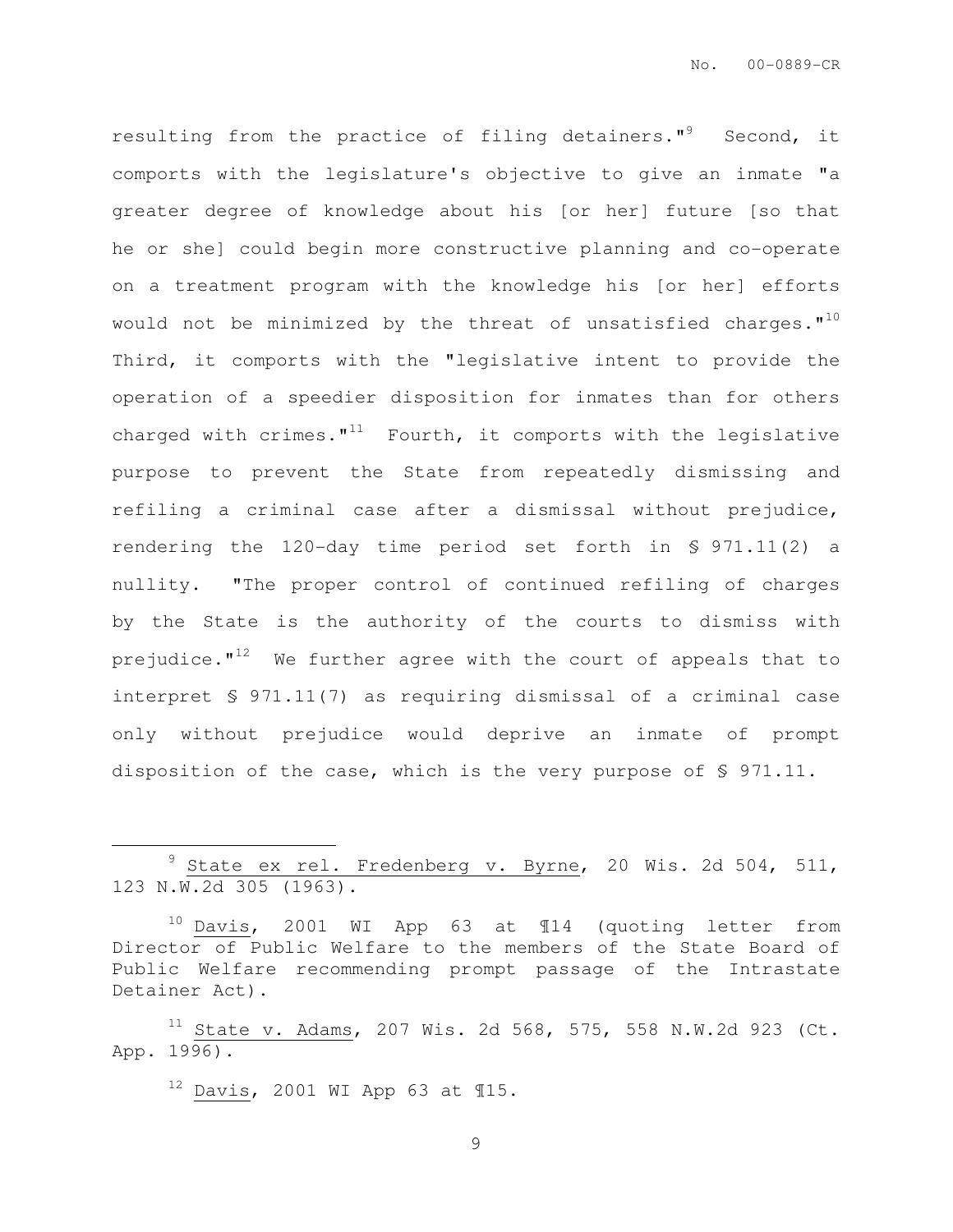¶15 The court of appeals' interpretation of Wis. Stat. § 971.11(7) is also consistent with the statutory direction in § 971.11(2) that a criminal case against an accused shall be brought on for trial within the 120-day time period "subject to Wis. Stat. § 971.10," the "speedy trial" statute. Under section 971.10(3), a circuit court may in its discretion grant a continuance under the "speedy trial" provisions of  $$971.10.<sup>13</sup>$  However, the circuit court must set forth in the

 $13$  Wisconsin Stat. § 971.10 (2)(a) and (3) provides in relevant part as follows:

 $\overline{a}$ 

(2)(a) The trial of a defendant charged with a felony shall commence within 90 days from the date trial is demanded by any party in writing or on the record . . . .

(3)(a) A court may grant a continuance in a case, upon its own motion or the motion of any party, if the ends of justice served by taking action outweigh the best interest of the public and the defendant in a speedy trial. A continuance shall not be granted under this paragraph unless the court sets forth, in the record of the case, either orally or in writing, its reasons for finding that the ends of justice served by the granting of the continuance outweigh the best interests of the public and the defendant in a speedy trial.

(b) The factors, among others, which the court shall consider in determining whether to grant a continuance under par. (a) are:

1. Whether the failure to grant the continuance in the proceeding would be likely to make a continuation of the proceeding impossible or result in a miscarriage of justice.

2. Whether the case taken as a whole is so unusual and so complex, due to the number of defendants or the nature of the case or otherwise, that it is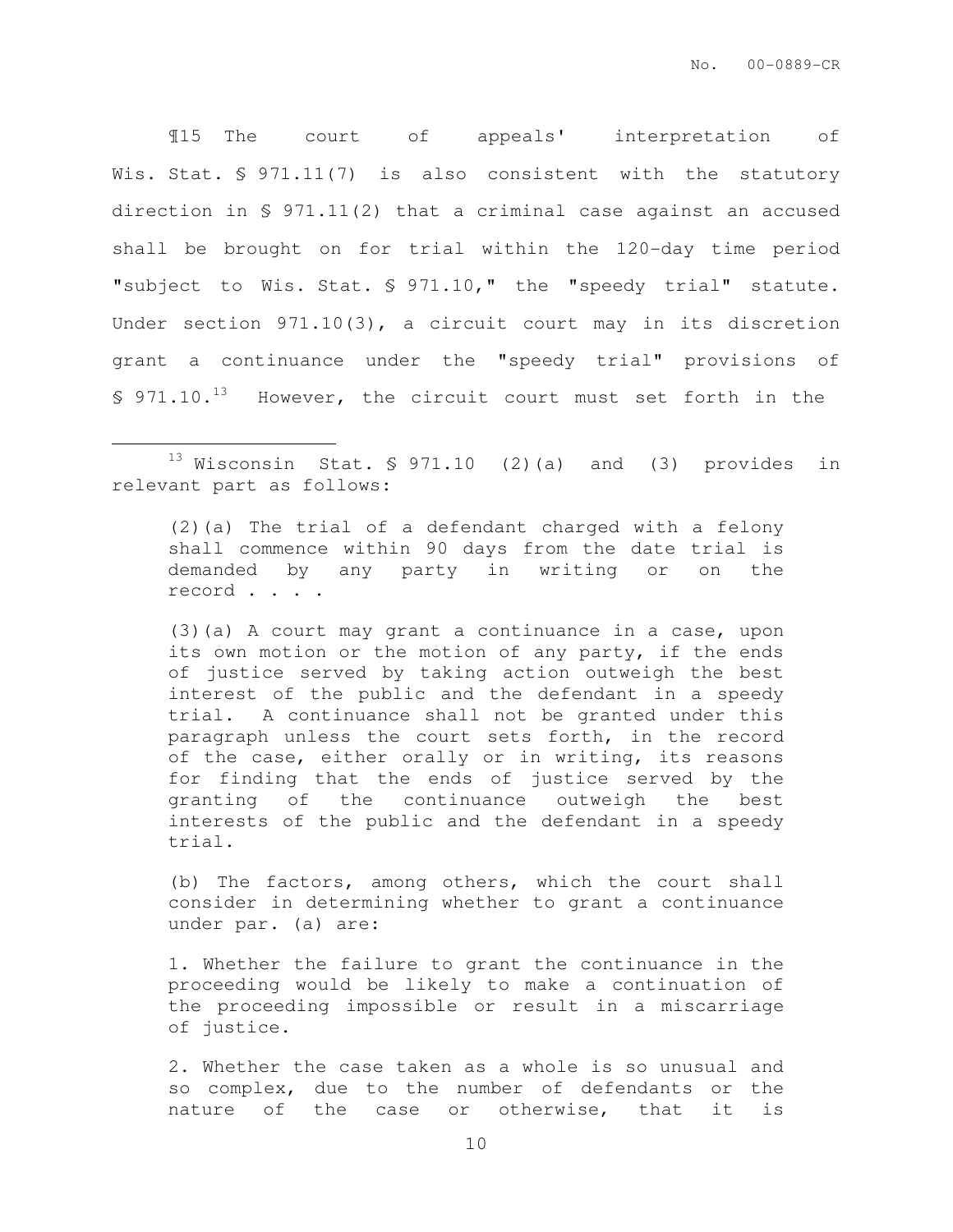record its reasons for finding that the ends of justice served by granting a continuance outweigh the best interests of the public and the accused in a speedy trial.

¶16 Because Wis. Stat. § 971.11(2) states that it is subject to § 971.10, we must read §§ 971.10 and 971.11 together. Under Wis. Stat. § 971.10(4), if the State fails to meet the statutory speedy trial time periods and has not been granted a continuance, the accused is discharged from custody to the detriment of the State and to the benefit of the accused. On the other hand, an accused cannot be discharged from custody as a consequence of the State's failure to bring a criminal case on for trial in the context of § 971.11, because the accused subject to § 971.11 is incarcerated for committing another crime. However, the concept that failing to meet a statutory time period imposes a disadvantage on the State and grants a benefit to an accused applies equally to both §§ 971.11 and 971.10.

¶17 The detriment/benefit objective can be achieved in Wis. Stat. § 971.11(7) by allowing a circuit court to dismiss a criminal case with prejudice when no good cause is shown for the

unreasonable to expect adequate preparation within the periods of time established by this section.

 $\overline{a}$ 

3. The interests of the victim, as defined in s. 950.02(4).

(c) No continuance under par. (a) may be granted because of general congestion of the court's calendar or the lack of diligent preparation or the failure to obtain available witnesses on the part of the state.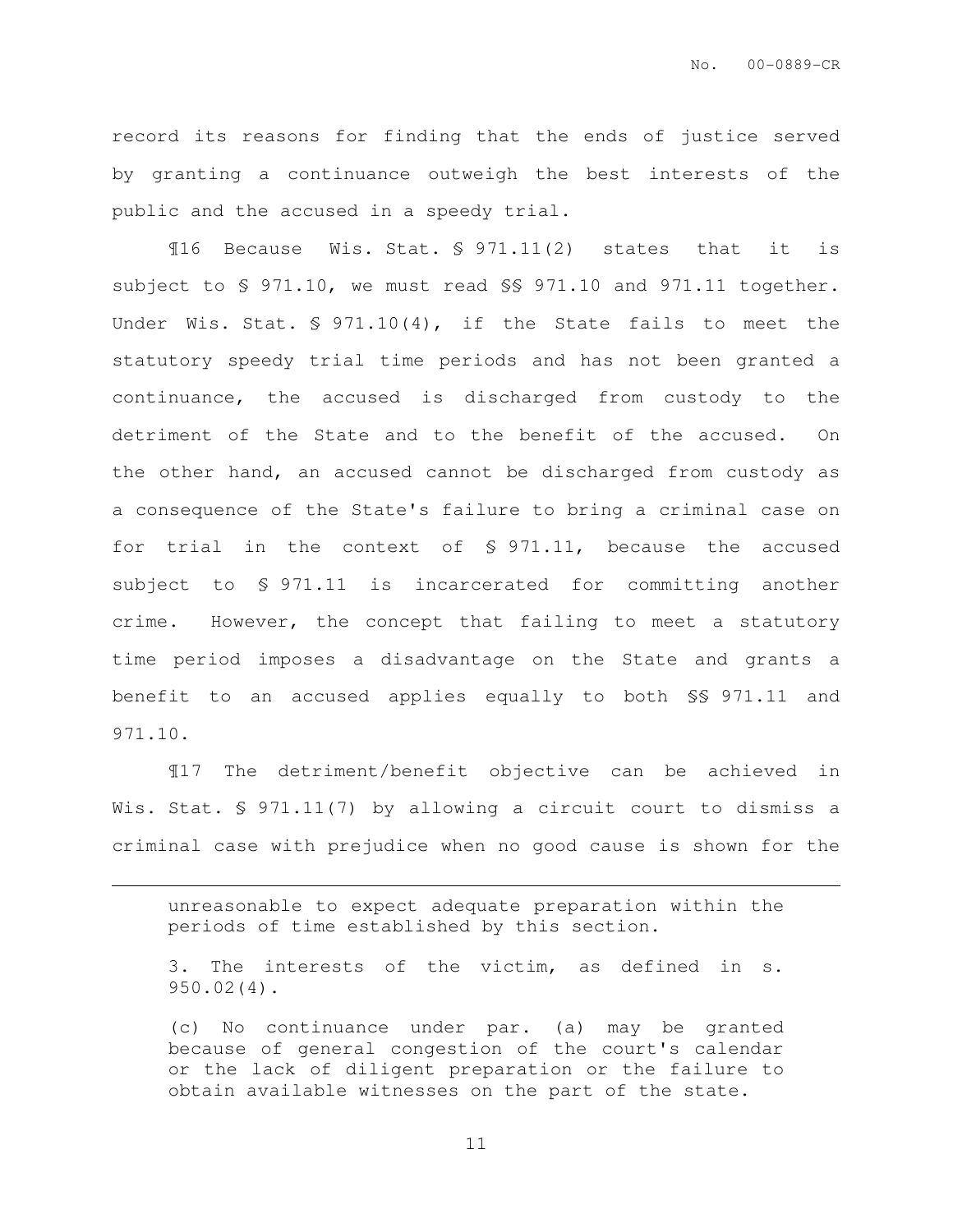State's failure to comply with the 120-day time period and to dismiss a criminal case without prejudice when good cause is shown for doing so.

¶18 A dismissal of a criminal case with prejudice under Wis. Stat. § 971.11(7) penalizes the State, but gives an accused the benefit of the prompt disposition statute and is thus in the public interest.

¶19 However, a dismissal of a criminal case without prejudice under Wis. Stat. § 971.11(7) also penalizes the State by forcing the State to begin the case again and repeat various proceedings, such as the preliminary hearing. On the other hand, an accused may or may not benefit from a dismissal of a criminal case without prejudice. Nonetheless, the objectives set forth in § 971.11 are furthered, and thus the public interest is protected.

¶20 The court of appeals' interpretation of Wis. Stat. § 971.11(7) giving a circuit court the discretion to dismiss a criminal case with or without prejudice comports with the principles set forth in §§ 971.10 and 971.11.

¶21 The State makes three arguments in its attempt to persuade this court that the court of appeals has erred in its interpretation of Wis. Stat. § 971.11:

¶22 First, the State relies on State v. Braunsdorf, 98 Wis. 2d 569, 297 N.W.2d 808 (1980), in arguing that Wis. Stat. § 971.11(7) requires dismissal of a criminal case without prejudice. We agree with the court of appeals that the State's reliance on Braunsdorf is misplaced. In Braunsdorf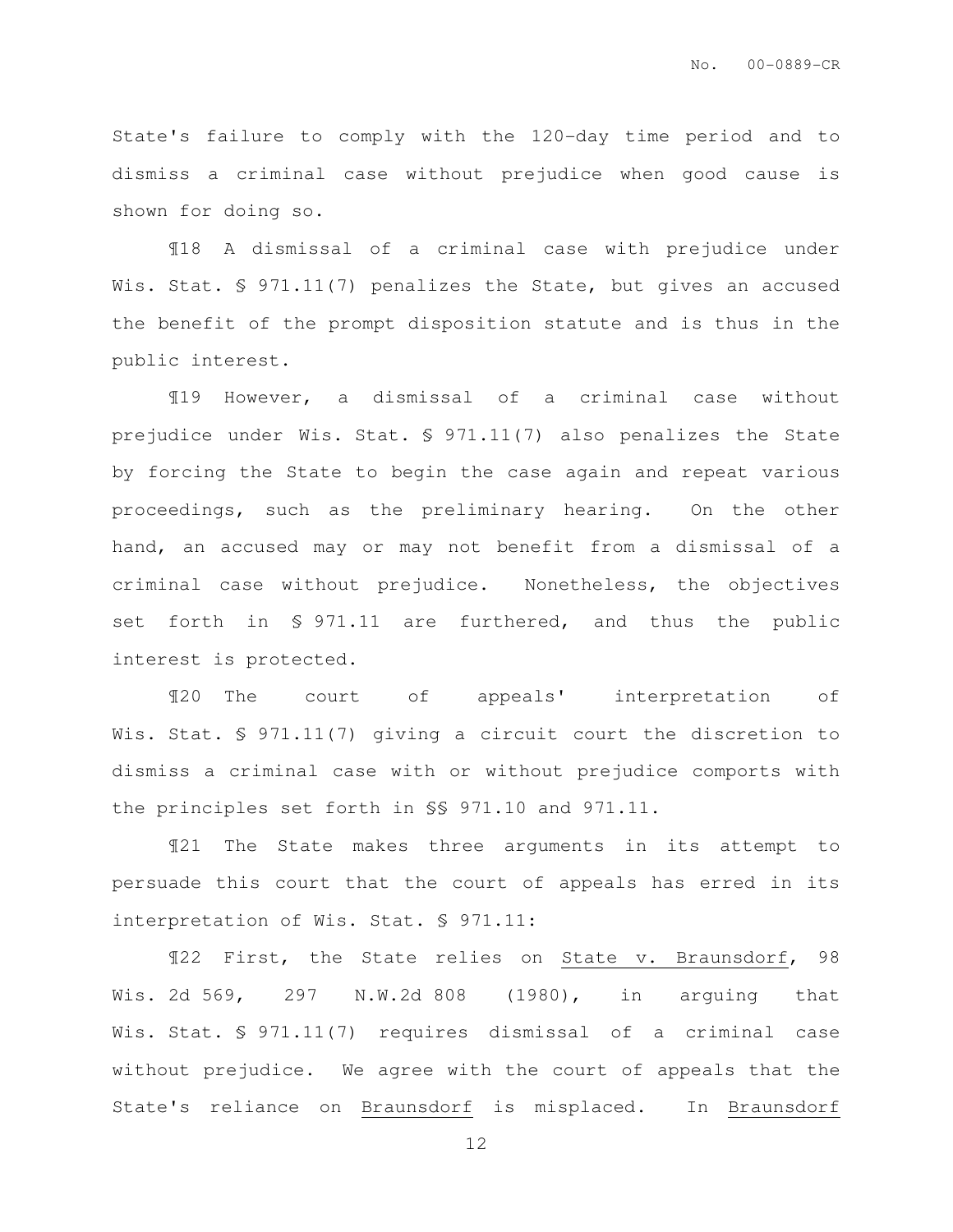there was no statute that authorized or required the dismissal of a criminal case. The Braunsdorf court held that in the absence of a statute, the "power to dismiss a criminal case with prejudice prior to jeopardy on nonconstitutional grounds is not  $\ldots$  . an inherent power of the trial courts of this state."<sup>14</sup> Because Braunsdorf addressed only a circuit court's inherent power to dismiss criminal cases, we conclude that it cannot be interpreted, as the State urges, to mean that a circuit court's authority to dismiss a criminal case is limited to a dismissal of the case without prejudice unless a statute explicitly authorizes a dismissal with prejudice.

¶23 Second, the State argues that Wis. Stat. § 971.11, the Intrastate Detainer Act, should be read along with  $\S$  976.05(3)(d), (4)(e), and (5)(c), the Interstate Detainer Act, which explicitly provides for dismissal of a criminal case "with prejudice."<sup>15</sup> The State argues that the phrase "shall be dismissed" in the intrastate detainer statute means dismissal without prejudice rather than dismissal with prejudice. Were it otherwise, the State argues, two different phrases, "shall be

 $\overline{a}$ 

 $14$  State v. Braunsdorf, 98 Wis. 2d 569, 585, 297 N.W.2d 808 (1980). The court reaffirmed Braunsdorf in State v. Krueger, 224 Wis. 2d 59, 61, 588 N.W.2d 921 (1999).

<sup>&</sup>lt;sup>15</sup> Wisconsin statutes vary as to whether they merely state that a cause be dismissed (see, e.g., Wis. Stat.  $\S$ § 961.47(1), 968.02(2), 970.03(10), 971.09(5), 971.11(7), 973.11(4), 980.04 $(3)$ , and 980.05 $(5)$ ); that a cause be dismissed without prejudice (see, e.g., Wis. Stat. §§ 968.03(3), 971.01(2), and § 971.14(1)(c)); and that a cause be dismissed with prejudice (see, e.g., Wis. Stat. §§ 971.37(3), 971.39(1)(f), 976.05(3)(d), 976.05(4)(e), and 976.05(5)(c)).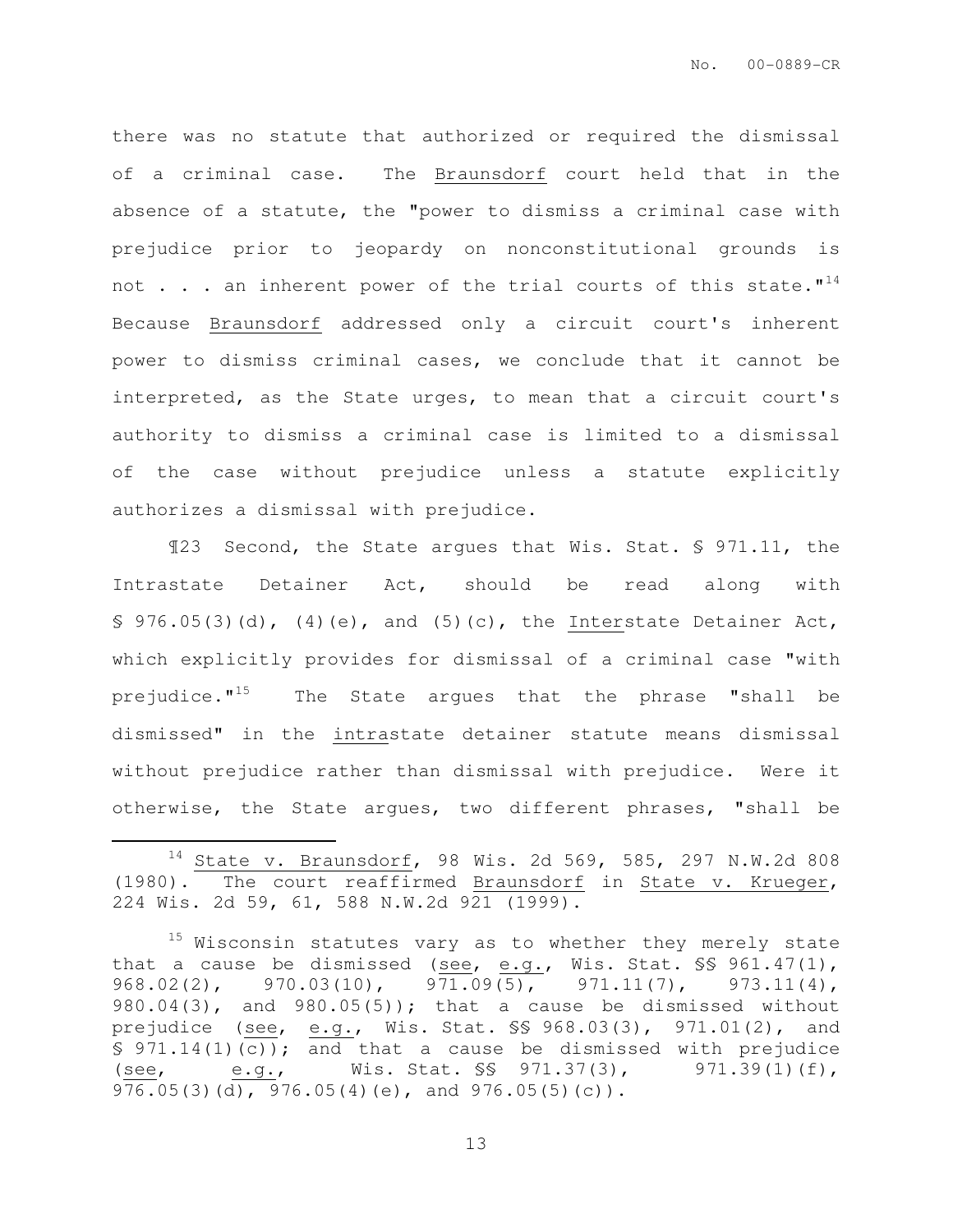dismissed" and dismissed "with prejudice," in these two related statutes would be given the same meaning, and the words "with prejudice" in the interstate detainer statute would be superfluous.

¶24 We are not convinced by the State's reasoning. The phrase "with prejudice" in the Interstate Detainer Act was clearly intended to ensure that dismissals under that act were with prejudice. The phrase "with prejudice" will not be superfluous regardless of how the phrase "shall be dismissed" in Wis. Stat. § 971.11(7) is interpreted. Neither the language nor the history of the two statutes makes it clear, as the State contends, that the legislature intended a dismissal of a criminal case under the two statutes to result in different outcomes.

¶25 Third, the State argues that interpreting Wis. Stat. § 971.11(7) to grant circuit courts the discretion to dismiss a criminal case with or without prejudice intrudes into the realm of prosecutorial discretion. The State asserts that under § 971.11(7) a circuit court shall dismiss a criminal case in two circumstances: (1) if the district attorney moves to dismiss the case; or (2) if the case is not brought on for trial within the time specified in subsections (2) or (3). The phrase "shall be dismissed" applies to both situations and must be interpreted in the same way for both situations.

¶26 The State argues that the legislature did not intend to limit a district attorney's discretion to dismiss a criminal case by allowing a circuit court to dismiss the criminal case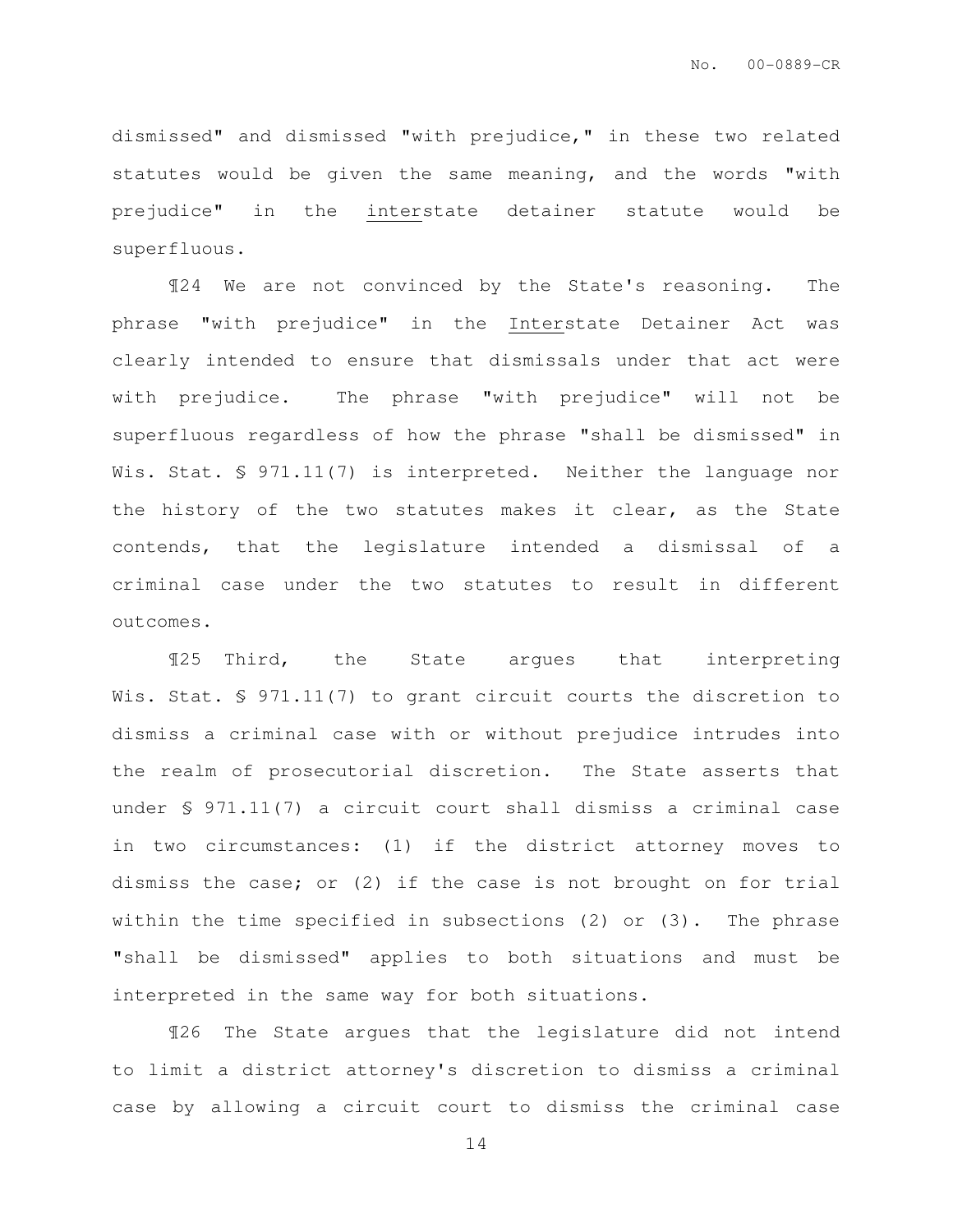with prejudice upon the district attorney's motion to dismiss. We disagree with the State. Although prosecutors have broad discretion in criminal matters, that discretion is not without limits. We conclude that the legislature achieved its objective in Wis. Stat. § 971.11(7) of prompt disposition of certain cases by increasing the circuit court's power over a prosecutor's power to dismiss a criminal case.

¶27 Because the defendant in the present case properly requested a prompt disposition of his criminal case pursuant to Wis. Stat. § 971.11, we conclude that the State's failure to bring the case on for trial within the 120-day time period set forth in § 971.11(2) permits the circuit court under § 971.11(7) to exercise its discretion to dismiss the criminal case with or without prejudice.

## III

¶28 We must now determine whether the circuit court properly exercised its discretion in dismissing the criminal case against the defendant with prejudice. A reviewing court will affirm a discretionary decision by a circuit court so long as the circuit court did not erroneously exercise its discretion.<sup>16</sup> An erroneous exercise of discretion results when the exercise of discretion is based on an error of  $law.^{17}$  An

 $17$  Hull, 222 Wis. 2d at 636.

 $\overline{a}$ 

<sup>&</sup>lt;sup>16</sup> Hull v. State Farm. Mut. Auto Ins. Co., 222 Wis. 2d 627, 635-6, 586 N.W.2d 863 (1998).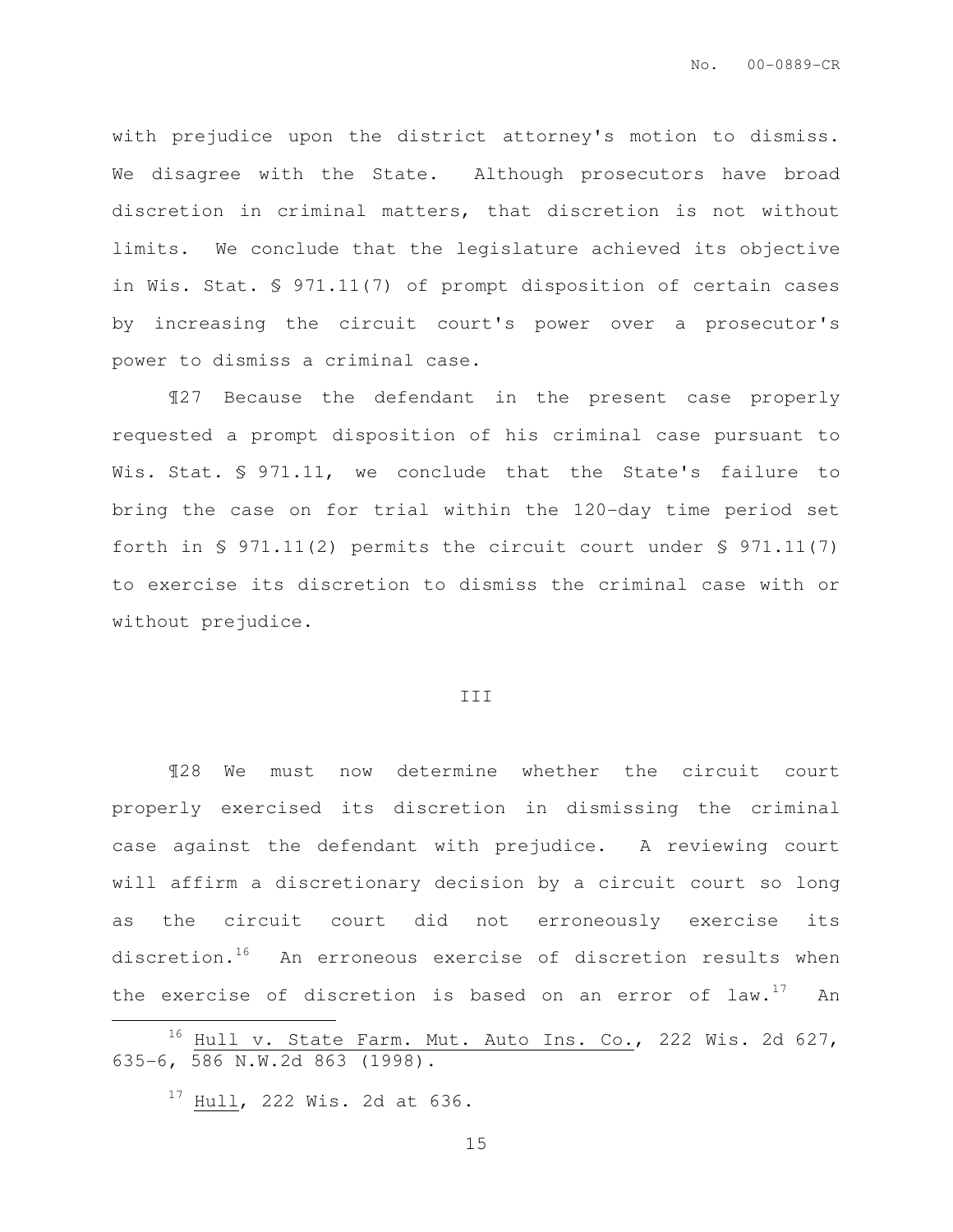erroneous exercise of discretion occurs when the circuit court does not consider the facts of record under the relevant law or does not reason its way to a rational conclusion.<sup>18</sup>

¶29 In exercising its discretion to dismiss a criminal case with or without prejudice for the State's failure to bring the case on for trial within the time period set forth in Wis. Stat. § 971.11(7), a circuit court should consider a number of factors including, but not limited to, the following: the reasons for and the length of the delay in bringing the criminal case on for trial; whether the nature of the case makes it unreasonable to expect adequate preparation within the statutory time period; an accused's conduct contributing to the delay; an accused's waiver of the statutory right to prompt disposition;<sup>19</sup> the harm to an accused resulting from the delay, such as anxiety and concern; the effect of the delay on an accused's legal defenses; the effect of the delay on the programs and movement within the institutions available to an accused; the effect of the delay on the orderly rehabilitation process of an accused within the Department of Corrections; the effect of the delay on

 $\overline{a}$ 

<sup>18</sup> Burkes v. Hales, 165 Wis. 2d 585, 590-91, 478 N.W.2d 37 (Ct. App. 1991).

<sup>&</sup>lt;sup>19</sup> The court of appeals noted that the State did not raise the issue of the defendant's waiver of his statutory right to prompt disposition in the circuit court and, therefore, the court of appeals would not consider the argument. The court of appeals also concluded that the record is insufficient to evaluate whether any of the defendant's or defense counsel's actions could be construed as a waiver. Davis, 2001 WI App 63 at ¶5 n.3.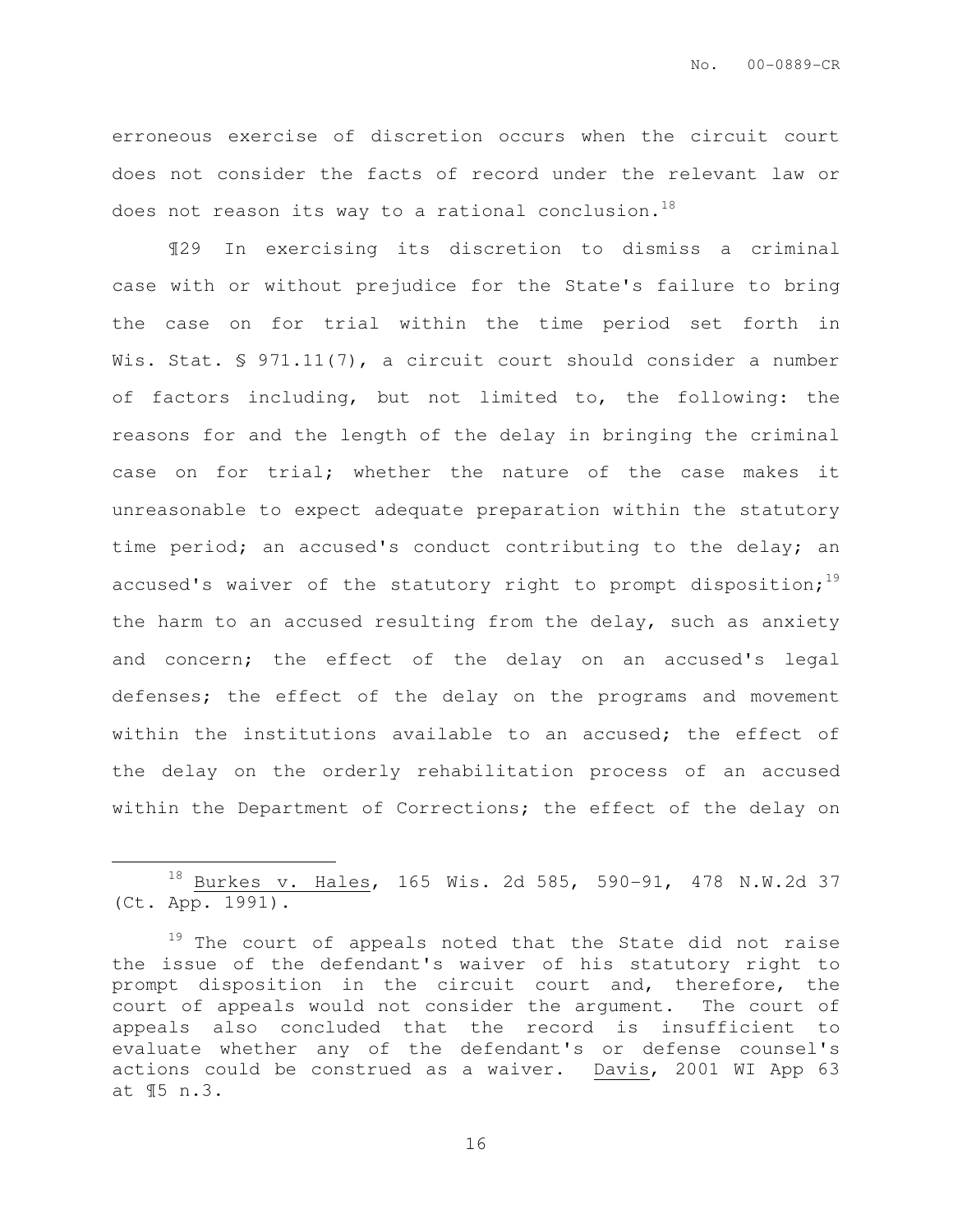an accused's concurrent sentencing possibilities; the effect of the delay on an accused's possible transfer to a less secure facility; the effect of the delay on an accused's opportunity for parole; the effect of the delay on the transfer of the accused to another institution; the effect of the delay and dismissal on the public interest in the prompt prosecution of crime; and the effect of the delay and dismissal on the victim. By balancing these and other factors, the circuit court will not necessarily produce the same result in every case.

¶30 The circuit court in the present case reasoned that dismissal of the criminal case against the defendant with prejudice was necessary as a matter of law under Wis. Stat. § 971.11 because dismissal without prejudice would leave no remedy for any inmate to enforce the statutory right of prompt disposition under § 971.11. The circuit court stated in relevant part:

I find as a matter of law that any time charges are filed against someone in a correctional institution and they file  $a \cdot \cdot \cdot$  prompt disposition request, that 971.11 should be complied with to the letter . . . . I also find as a matter of law that . . . dismissal without prejudice in this Court's view would leave absolutely no teeth in the statute whatsoever. As far as I'm concerned, it would mean that the inmate has a remedy without any enforcement power.

¶31 The circuit court also recognized the special interest shared by inmates and society in the speedy disposition of pending criminal charges. Rehabilitation is hampered, stated the circuit court, by keeping inmates in security classifications that because of pending charges may not be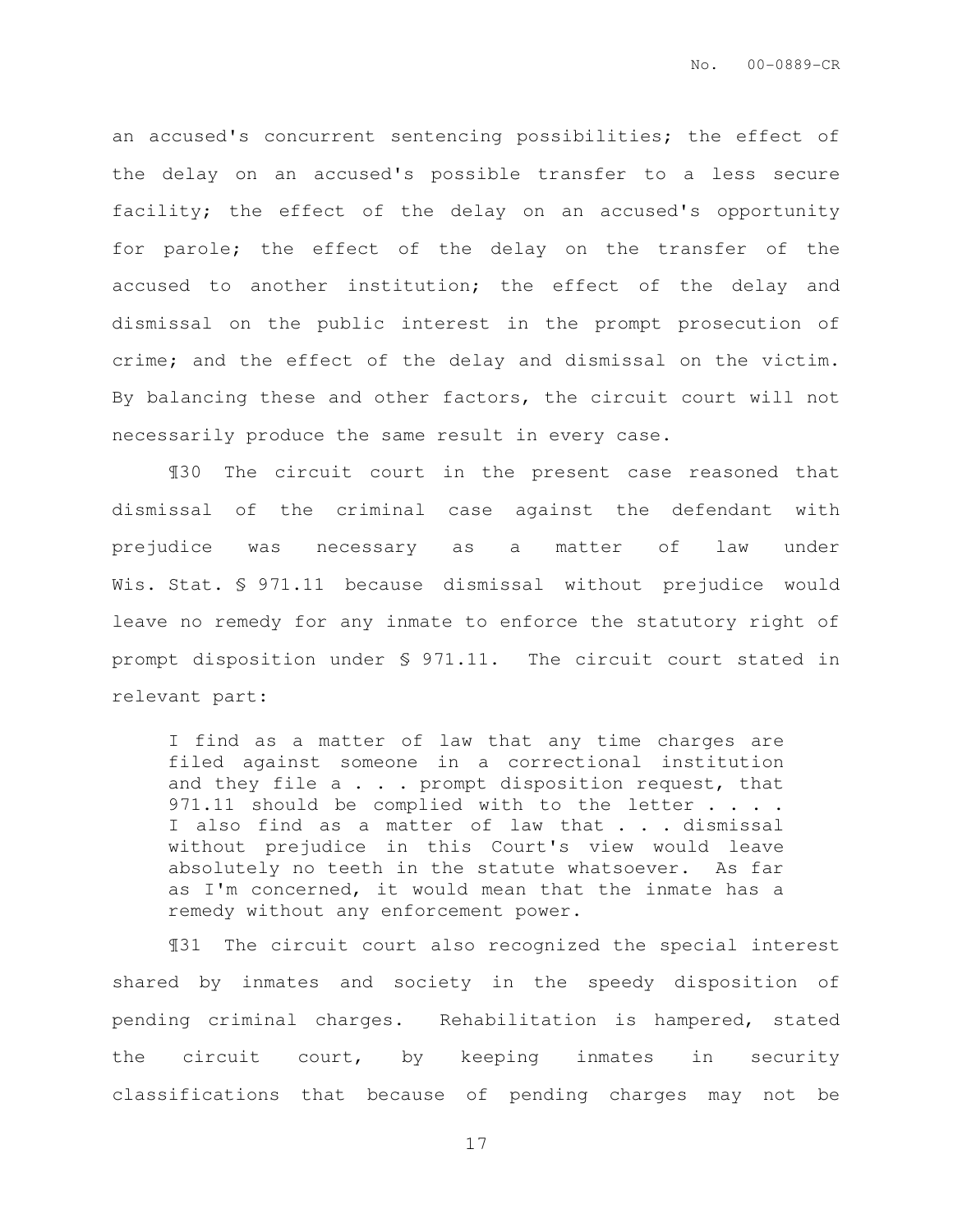appropriate. The circuit court stated: "I'm assuming we are all interested in rehabilitating our inmates. We can't rehabilitate our inmates by keeping them in security classifications simply because there are charges pending elsewhere."

¶32 The circuit court further reasoned that all of the persons charged with carrying out the requirements of Wis. Stat. § 971.11 in the present case failed except for the defendant, who properly sought the prompt disposition of the criminal case against him. The circuit court stated:

I don't think all of the requirements of the statute have been complied with by the people who are required to comply with it.

If the Court has some sort of obligation here, the Court didn't comply with it. The district attorney didn't comply with it. The warden didn't comply with it. The sheriff didn't comply with it. The only person as far as I can tell that complied with any portion of the statute is [the defendant] himself.

¶33 The circuit court appears to have decided that Wis. Stat. § 971.11(7) requires dismissal of a criminal case with prejudice as a matter of law. The circuit court seems to have further concluded that unless the present case was dismissed with prejudice, an accused would have no remedy to enforce the statutory right to prompt disposition. The circuit court's rationale and the application of the rationale to the facts in the present case come close to requiring dismissal with prejudice in every criminal case when a district attorney fails to bring a case on for trial within the 120-day time period set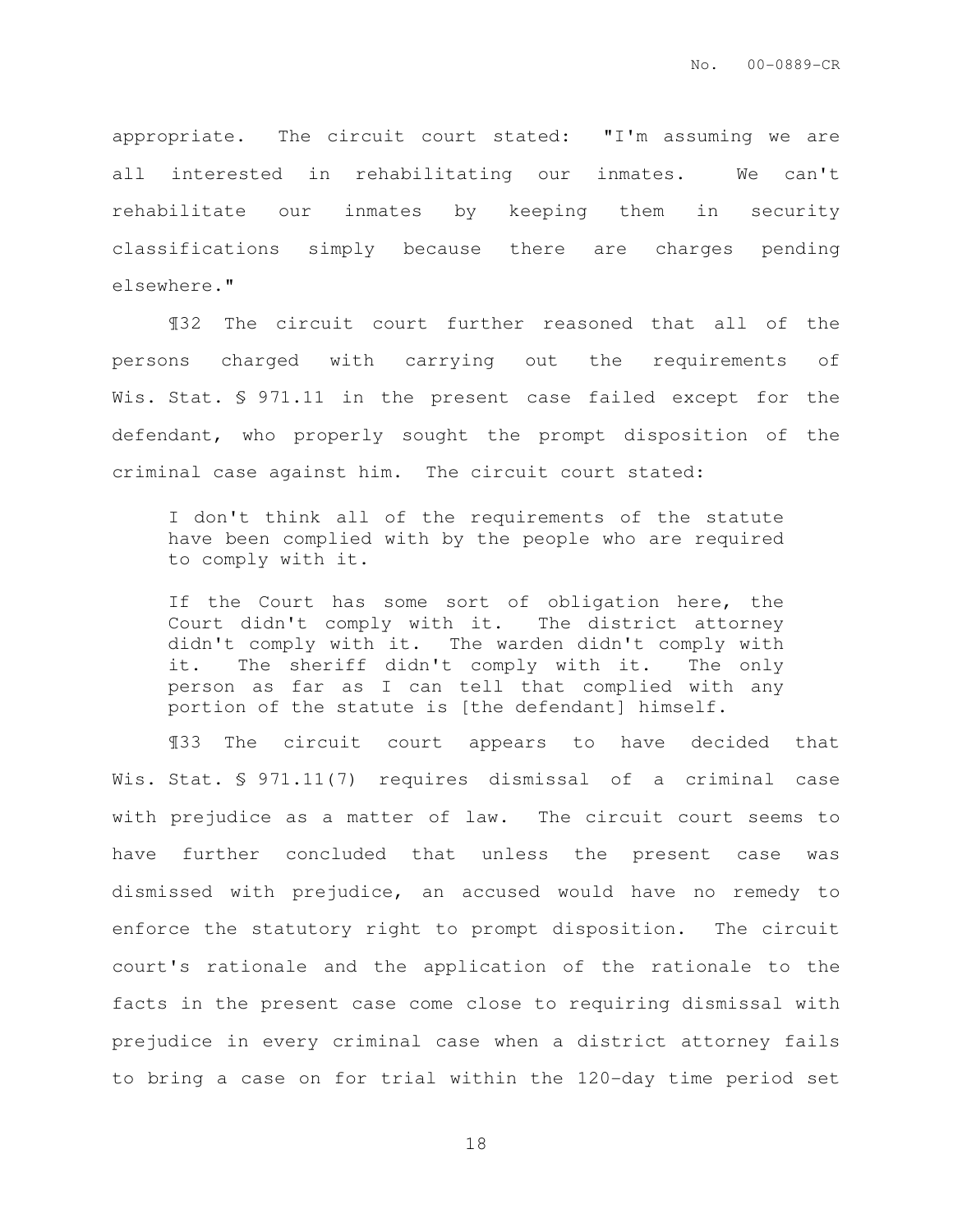forth in § 971.11(2). We therefore conclude, in contrast to the court of appeals, that the circuit court did not properly exercise its discretion to consider dismissal without prejudice before dismissing the criminal case against the defendant with prejudice.

¶34 In summary, we conclude, as did the court of appeals, that Wis. Stat. § 971.11(7) grants a circuit court the discretion to dismiss a criminal case with or without prejudice if the case has not been brought on for trial within the 120-day time period set forth in § 971.11(2). We further conclude that the circuit court did not properly exercise its discretion in the present case, and accordingly, we remand the cause to the circuit court to exercise its discretion consistent with this court's interpretation of § 971.11(7).

By the Court.—The decision of the court of appeals is reversed and the cause is remanded to the circuit court.